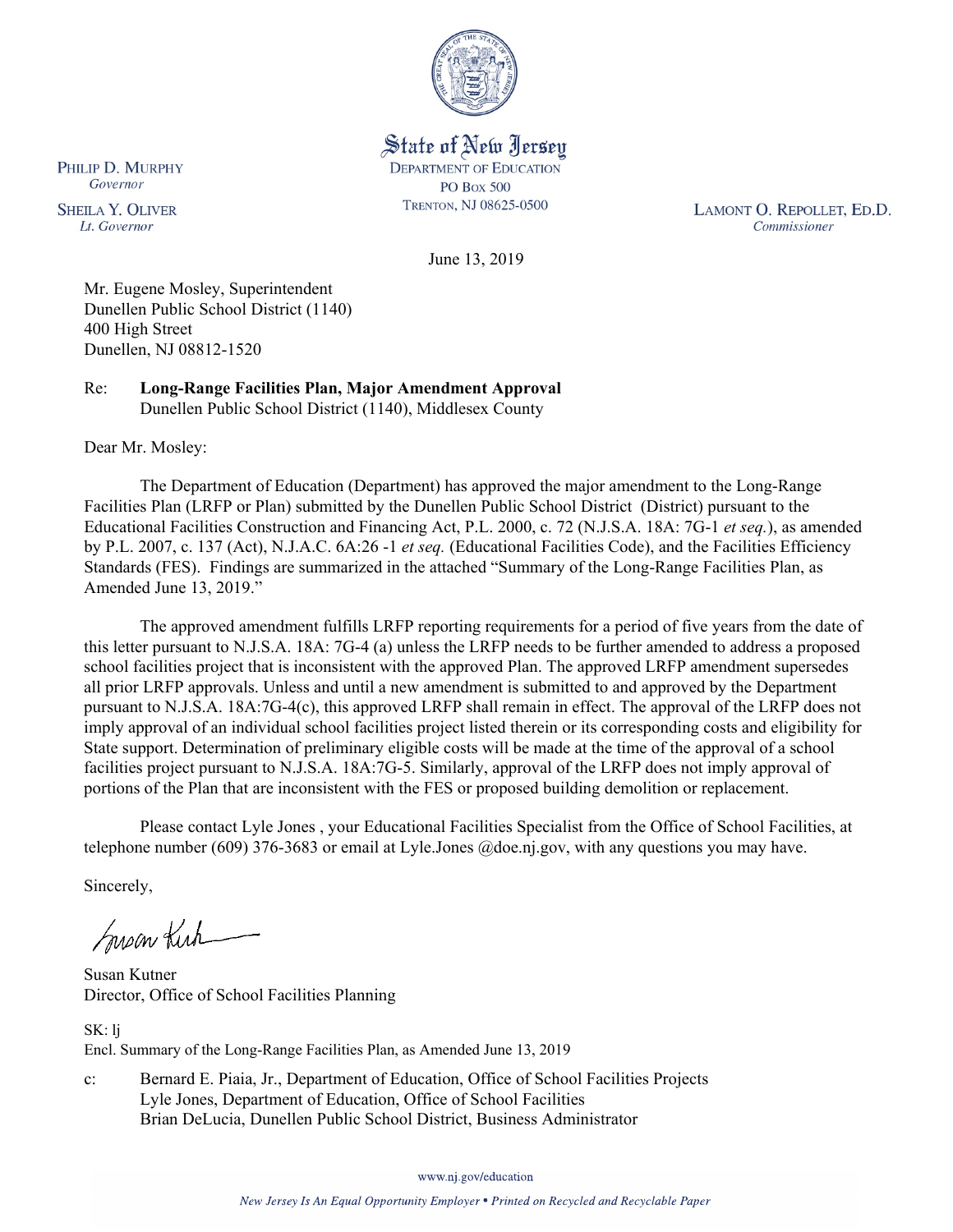# **Dunellen Public School District (1140) Summary of the Long-Range Facilities Plan, as Amended June 13, 2019**

The Department of Education (Department) has completed its review of the major amendment to the Long-Range Facilities Plan (LRFP or Plan) submitted by the Dunellen Public School District (District) pursuant to the Educational Facilities Construction and Financing Act, P.L. 2000, c. 72 (N.J.S.A. 18A: 7G-1 *et seq.*), as amended by P.L. 2007, c. 137 (Act), N.J.A.C. 6A:26-1 et seq. (Educational Facilities Code), and the Facilities Efficiency Standards (FES).

The following provides a summary of the District's approved amended LRFP. The summary is based on the standards set forth in the Act, the Educational Facilities Code, the FES, District-reported information in the Department's LRFP reporting system, and supporting documentation. The referenced reports in *italic* text are standard reports available on the Department's LRFP website.

### **1. Inventory Overview**

The District is classified as a Regular Operating District (ROD) for funding purposes. It provides services for students in grades K-12.

The District identified existing and proposed schools, sites, buildings, rooms, and site amenities in its LRFP. Table 1 lists the number of existing and proposed district schools, sites, and buildings. Detailed information can be found in the *School Asset Inventory Report* and the *Site Asset Inventory Report.*

**As directed by the Department, school facilities projects that have received initial approval by the Department and have been approved by the voters, if applicable, are represented as "existing" in the LRFP.** Approved projects that include new construction and/or the reconfiguration/reassignment of existing program space are as follows: n/a.

### **Table 1: Number of Schools, School Buildings, and Sites**

|                                              | <b>Existing</b> | <b>Proposed</b> |
|----------------------------------------------|-----------------|-----------------|
| Number of Schools (assigned DOE school code) |                 |                 |
| Number of School Buildings <sup>1</sup>      |                 |                 |
| Number of Non-School Buildings <sup>2</sup>  |                 |                 |
| Number of Vacant Buildings                   |                 |                 |
| Number of Sites                              |                 |                 |

*1 Includes district-owned buildings and long-term leases serving students in district-operated programs 2 Includes occupied district-owned buildings not associated with a school, such as administrative or utility buildings*

Based on the existing facilities inventory submitted by the District:

- Schools using leased buildings (short or long-term):  $n/a$
- Schools using temporary classroom units (TCUs), excluding TCUs supporting construction: n/a
- Vacant/unassigned school buildings:  $n/a$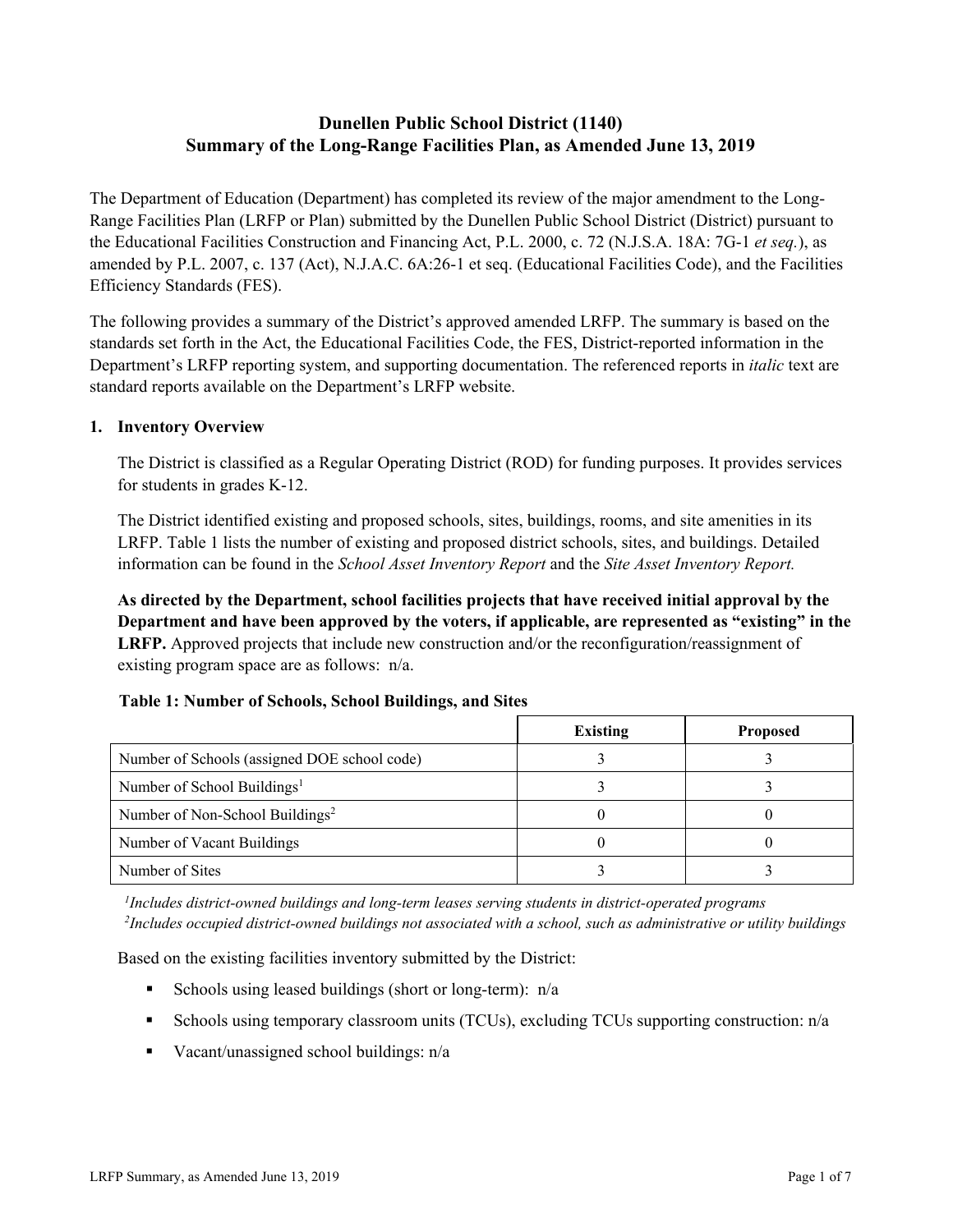**FINDINGS** The Department has determined that the proposed inventory is adequate for approval of the District's LRFP amendment. However, the LRFP determination does not imply approval of an individual school facilities project listed within the LRFP; the District must submit individual project applications for project approval.

# **2. District Enrollments**

The District determined the number of students, or "proposed enrollments," to be accommodated for LRFP planning purposes on a district-wide basis and in each school.

The Department minimally requires the submission of a standard cohort-survival projection. The cohortsurvival method projection method forecasts future students based upon the survival of the existing student population as it moves from grade to grade. A survival ratio of less than 1.00 indicates a loss of students, while a survival ratio of more than 1.00 indicates the class size is increasing. For example, if a survival ratio tracking first to second grade is computed to be 1.05, the grade size is increasing by 5% from one year to the next. The cohort-survival projection methodology works well for communities with stable demographic conditions. Atypical events impacting housing or enrollments, such as an economic downturn that halts new housing construction or the opening of a charter or private school, typically makes a cohort-survival projection less reliable.

#### **Proposed enrollments are based on a standard cohort-survival enrollment projection.**

Adequate supporting documentation was submitted to the Department to justify the proposed enrollments. Table 2 provides a comparison of existing and projected enrollments. All totals include special education students.

| <b>Grades</b>                | <b>Existing Enrollments</b><br>2018-19 | <b>District Proposed Enrollments</b><br>2023-24 |
|------------------------------|----------------------------------------|-------------------------------------------------|
| PK (excl. private providers) | 40                                     | 40                                              |
| Grades K-5                   | 611                                    | 644                                             |
| Grades 6-8                   | 296                                    | 325                                             |
| Grades 9-12                  | 389                                    | 410                                             |
| Totals K-12                  | 1,336                                  | 1,419                                           |

#### **Table 2: Enrollments**

**FINDINGS** The Department has determined the District's proposed enrollments to be acceptable for approval of the District's LRFP amendment. The Department will require a current enrollment projection at the time an application for a school facilities project is submitted incorporating the District's most recent enrollments in order to verify that the LRFP's planned capacity is appropriate for the updated enrollments.

# **3. District Practices Capacity**

Based on information provided in the room inventories, *District Practices Capacity* was calculated for each school building to determine whether adequate capacity is proposed for the projected enrollments based on district scheduling and class size practices. The capacity totals assume instructional buildings can be fully utilized regardless of school sending areas, transportation, and other operational issues. The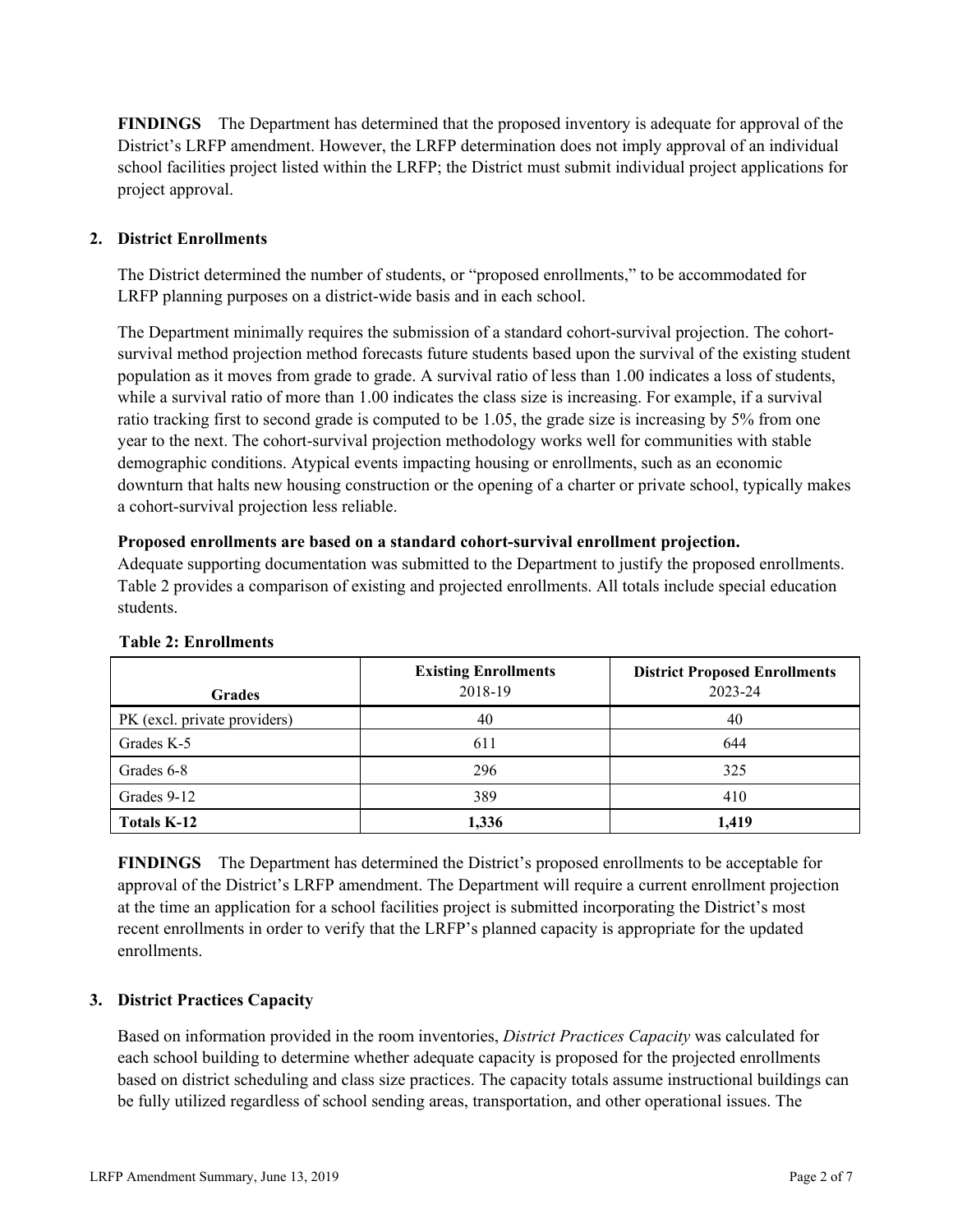calculations only consider district-owned buildings and long-term leases; short term leases and temporary buildings are excluded. A capacity utilization factor of 90% for classrooms serving grades K-8 and 85% for classrooms serving grades 9-12 is applied in accordance with the FES. No capacity utilization factor is applied to preschool classrooms.

In certain cases, districts may achieve adequate District Practices Capacity to accommodate enrollments but provide inadequate square feet per student in accordance with the FES, resulting in educational adequacy issues and "Unhoused Students." Unhoused students are considered in the "Functional Capacity" calculations used to determine potential State support for school facilities projects and are analyzed in Section 4.

Table 3 provides a summary of proposed enrollments and existing and proposed District-wide capacities. Detailed information can be found in the LRFP website reports titled *FES and District Practices Capacity Report, Existing Rooms Inventory Report, and Proposed Rooms Inventory Report.*

| <b>Grades</b>          | <b>Proposed</b><br><b>Enrollments</b> | <b>Existing</b><br><b>District</b><br><b>Practices</b><br>Capacity | <b>Existing</b><br>Deviation* | <b>Proposed</b><br><b>District</b><br><b>Practices</b><br>Capacity | <b>Proposed</b><br>Deviation* |
|------------------------|---------------------------------------|--------------------------------------------------------------------|-------------------------------|--------------------------------------------------------------------|-------------------------------|
| Elementary (PK-5)      | 684                                   | 559.80                                                             | $-125.20$                     | 673.20                                                             | $-12.20$                      |
| Middle $(6-8)$         | 325                                   | 326.95                                                             | 1.95                          | 326.95                                                             | 1.95                          |
| High $(9-12)$          | 410                                   | 429.25                                                             | 19.25                         | 419.90                                                             | 9.90                          |
| <b>District Totals</b> | 1,419                                 | 1,316.00                                                           | $-104.00$                     | 1,420.05                                                           | 0.05                          |

**Table 3: District Practices Capacity Analysis**

*\* Positive numbers signify surplus capacity; negative numbers signify inadequate capacity. Negative values for District Practices capacity are acceptable for approval if proposed enrollments do not exceed 100% capacity utilization.*

Considerations:

- Based on the proposed enrollments and existing room inventories, the District is projected to have inadequate capacity for the following grade groups, assuming all school buildings can be fully utilized: PK-5
- Adequate justification has been provided by the District if the proposed capacity for a school significantly deviates from the proposed enrollments. Generally, surplus capacity is acceptable for LRFP approval if additional capacity is not proposed through new construction.

**FINDINGS**The Department has determined that proposed District capacity, in accordance with the proposed enrollments, is adequate for approval of the District's LRFP amendment. The Department will require a current enrollment projection at the time an application for a school facilities project is submitted, incorporating the District's most recent Fall Enrollment Report, in order to verify that the LRFP's planned capacity meets the District's updated enrollments.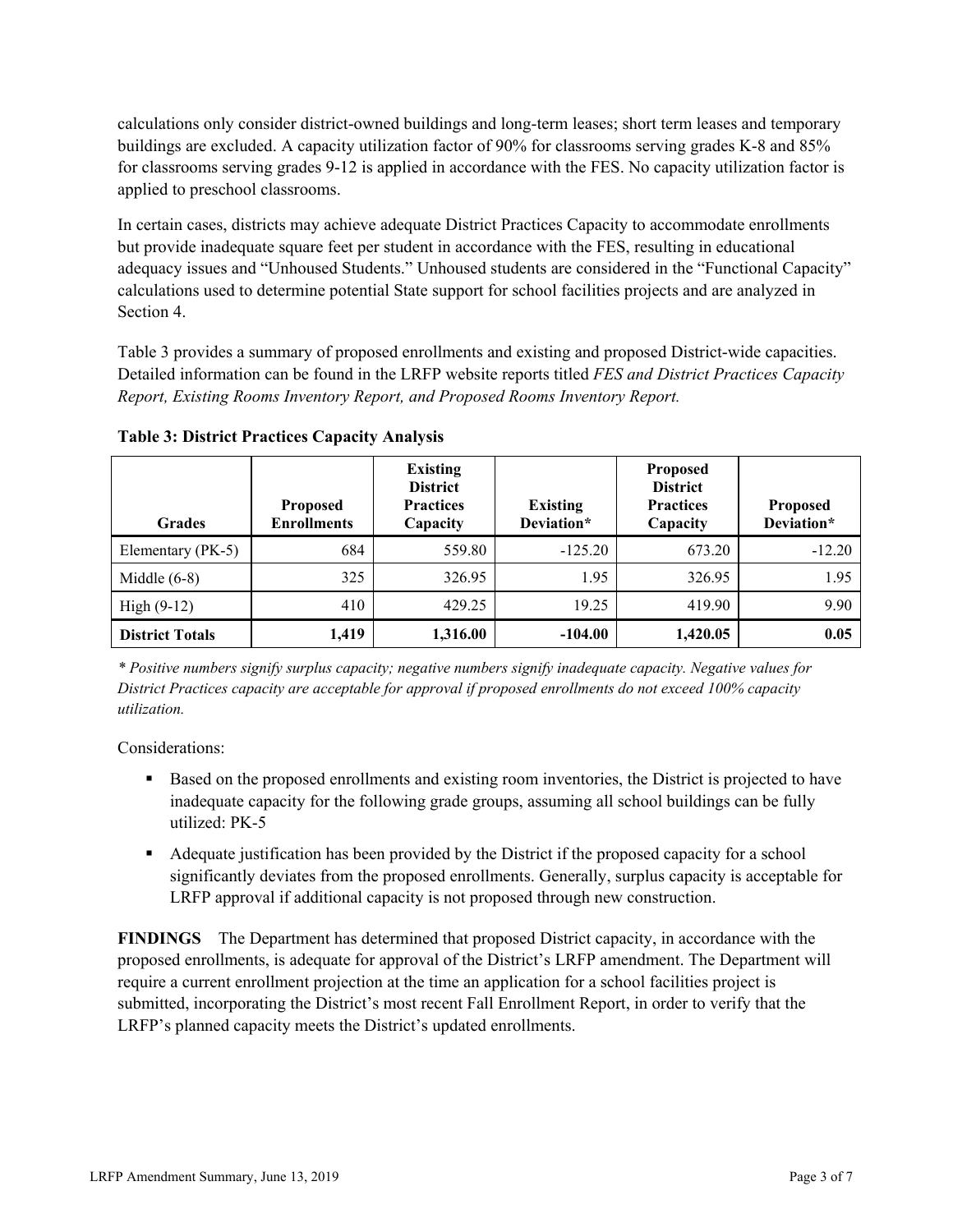### **4. Functional Capacity and Unhoused Students**

*Functional Capacity* was calculated and compared to the proposed enrollments to provide a preliminary estimate of Unhoused Students and new construction funding eligibility.

*Functional Capacity* is the adjusted gross square footage of a school building *(total gross square feet minus excluded space)* divided by the minimum area allowance per full-time equivalent student for the grade level contained therein. *Unhoused Students* is the number of students projected to be enrolled in the District that exceeds the Functional Capacity of the District's schools pursuant to N.J.A.C. 6A:26-2.2(c). *Excluded Square Feet* includes (1) square footage exceeding the FES for any pre-kindergarten, kindergarten, general education, or self-contained special education classroom; (2) grossing factor square footage *(corridors, stairs, mechanical rooms, etc.)* that exceeds the FES allowance, and (3) square feet proposed to be demolished or discontinued from use. Excluded square feet may be revised during the review process for individual school facilities projects.

Table 4 provides a preliminary assessment of the Functional Capacity, Unhoused Students, and Estimated Maximum Approved Area for each FES grade group. The calculations exclude temporary facilities and short-term leased buildings. School buildings proposed for whole or partial demolition or reassignment to a non-school use are excluded from the calculations pending project application review. If a building is proposed to be reassigned to a different school, the square footage is applied to the proposed grades after reassignment. Buildings that are not assigned to a school are excluded from the calculations. Detailed information concerning the calculations can be found in the *Functional Capacity and Unhoused Students Report* and the *Excluded Square Footage Report.*

|                                              | <b>PK-5</b> | $6 - 8$   | $9 - 12$ | <b>Total</b> |
|----------------------------------------------|-------------|-----------|----------|--------------|
| Proposed Enrollments                         | 685         | 325       | 410      | 1,380        |
| FES Area Allowance (SF/student)              | 125.00      | 134.00    | 151.00   |              |
| <b>Prior to Completion of Proposed Work:</b> |             |           |          |              |
| <b>Existing Gross Square Feet</b>            | 72,732      | 30,325    | 64,642   | 167,699      |
| Adjusted Gross Square Feet                   | 72,579      | 24,865    | 60,551   | 157,996      |
| <b>Adjusted Functional Capacity</b>          | 580.64      | 185.56    | 401.00   |              |
| <b>Unhoused Students</b>                     | 104.36      | 139.44    | 9.00     |              |
| Est. Max. Area for Unhoused Students         | 13,045.00   | 18,684.60 | 1,359.20 |              |
| <b>After Completion of Proposed Work:</b>    |             |           |          |              |
| Gross Square Feet                            | 81,643      | 30,643    | 64,345   | 176,313      |
| New Gross Square Feet                        | 8,911       | $\theta$  | $\theta$ | 8,911        |
| Adjusted Gross Square Feet                   | 81,490      | 24,865    | 60,551   | 166,907      |
| <b>Functional Capacity</b>                   | 651.92      | 185.56    | 401.00   |              |
| Unhoused Students after Construction         | 33.08       | 139.44    | 9.00     |              |
| Est. Max. Area Remaining                     | 4,135.00    | 18,684.60 | 1,359.20 |              |

**Table 4: Estimated Functional Capacity and Unhoused Students** 

Facilities used for non-instructional or non-educational purposes are ineligible for State support under the Act. However, projects for such facilities shall be reviewed by the Department to determine whether they are consistent with the District's LRFP and whether the facility, if it is to house students (full or part time)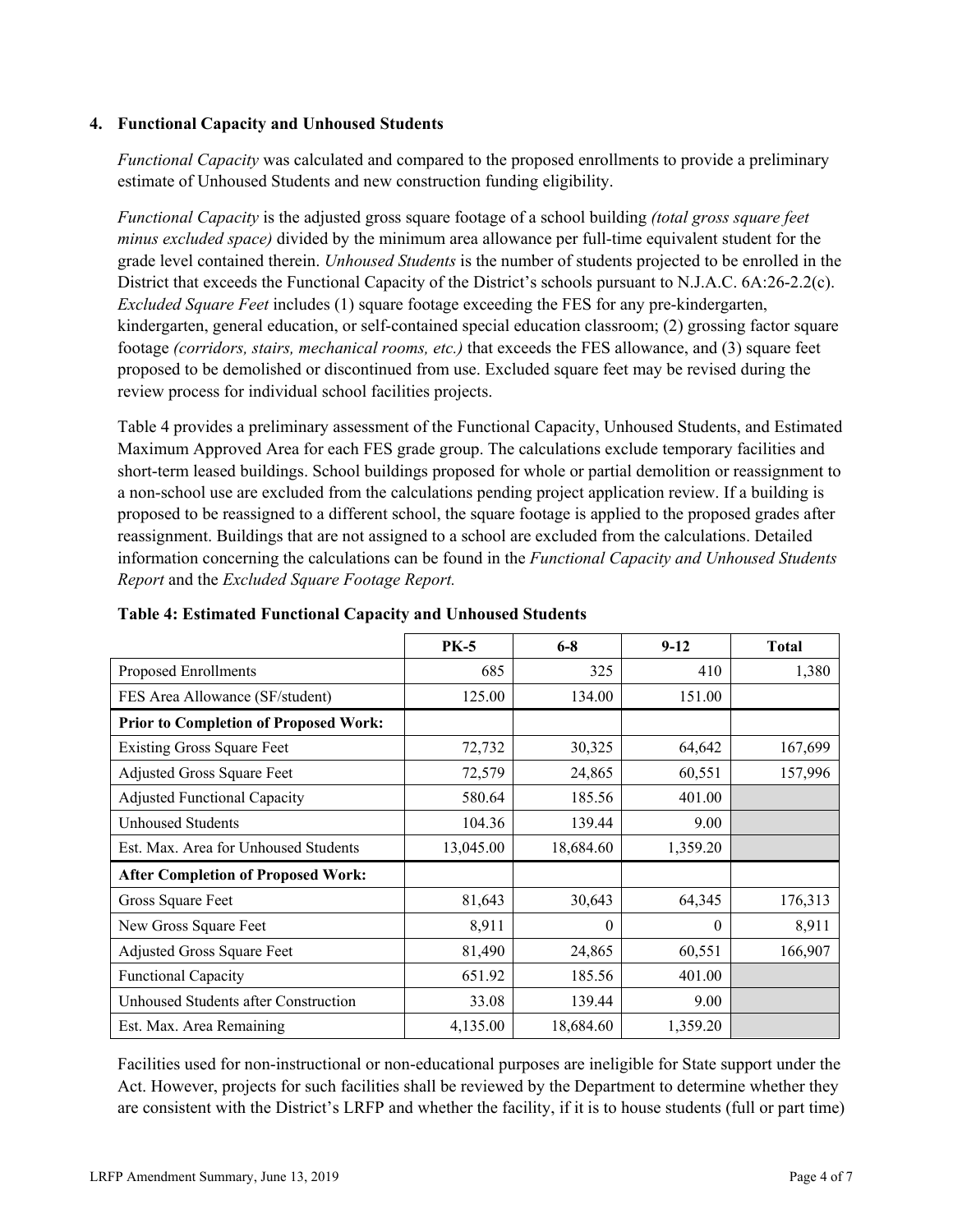conforms to educational adequacy requirements. These projects shall conform to all applicable statutes and regulations.

Estimated costs represented in the LRFP by the District are for capital planning purposes only. The estimates are not intended to represent preliminary eligible costs or final eligible costs of approved school facilities projects.

Considerations:

- The District does not have approved projects pending completion, as noted in Section 1, that impact the Functional Capacity calculations.
- The Functional Capacity calculations *exclude* square feet proposed for demolition or discontinuation for the following FES grade groups and school buildings pending a feasibility study and project review: n/a .
- Based on the preliminary assessment, the District has Unhoused Students prior to the completion of proposed work for the following FES grade groups: PK-5, 6-8, 9-12..
- New construction is proposed for the following FES grade groups: PK-5.
- **Proposed new construction exceeds the estimated maximum area allowance for Unhoused** Students prior to the completion of the proposed work for the following grade groups: n/a .
- The District, based on the preliminary LRFP assessment, will have Unhoused Students after completion of the proposed LRFP work. If the District is projected to have Unhoused Students, adequate justification has been provided to confirm educational adequacy in accordance with Section 6 of this determination.

**FINDINGS** Functional Capacity and Unhoused Students calculated in the LRFP are preliminary estimates. Preliminary Eligible Costs (PEC) and Final Eligible Costs (FEC) will be included in the review process for specific school facilities projects. A feasibility study undertaken by the District is required if building demolition or replacement is proposed per N.J.A.C. 6A:26-2.3(b)(10).

# **5. Proposed Work**

The District assessed program space, capacity, and physical plant deficiencies to determine corrective actions. Capital maintenance, or *"system actions,"* address physical plant deficiencies due to operational, building code, and /or life cycle issues. Inventory changes, or *"inventory actions,*" add, alter, or eliminate sites, site amenities, buildings, and/or rooms.

The Act (N.J.S.A. 18A:7G-7b) provides that all school facilities shall be deemed suitable for rehabilitation unless a pre-construction evaluation undertaken by the District demonstrates to the satisfaction of the Commissioner that the structure might pose a risk to the safety of the occupants even after rehabilitation or that rehabilitation is not cost-effective. Pursuant to N.J.A.C. 6A:26-2.3(b)(10), the Commissioner may identify school facilities for which new construction is proposed in lieu of rehabilitation for which it appears from the information presented that new construction is justified, provided, however, that for such school facilities so identified, the District must submit a feasibility study as part of the application for the specific school facilities project. The cost of each proposed building replacement is compared to the cost of additions or rehabilitation required to eliminate health and safety deficiencies and to achieve the District's programmatic model.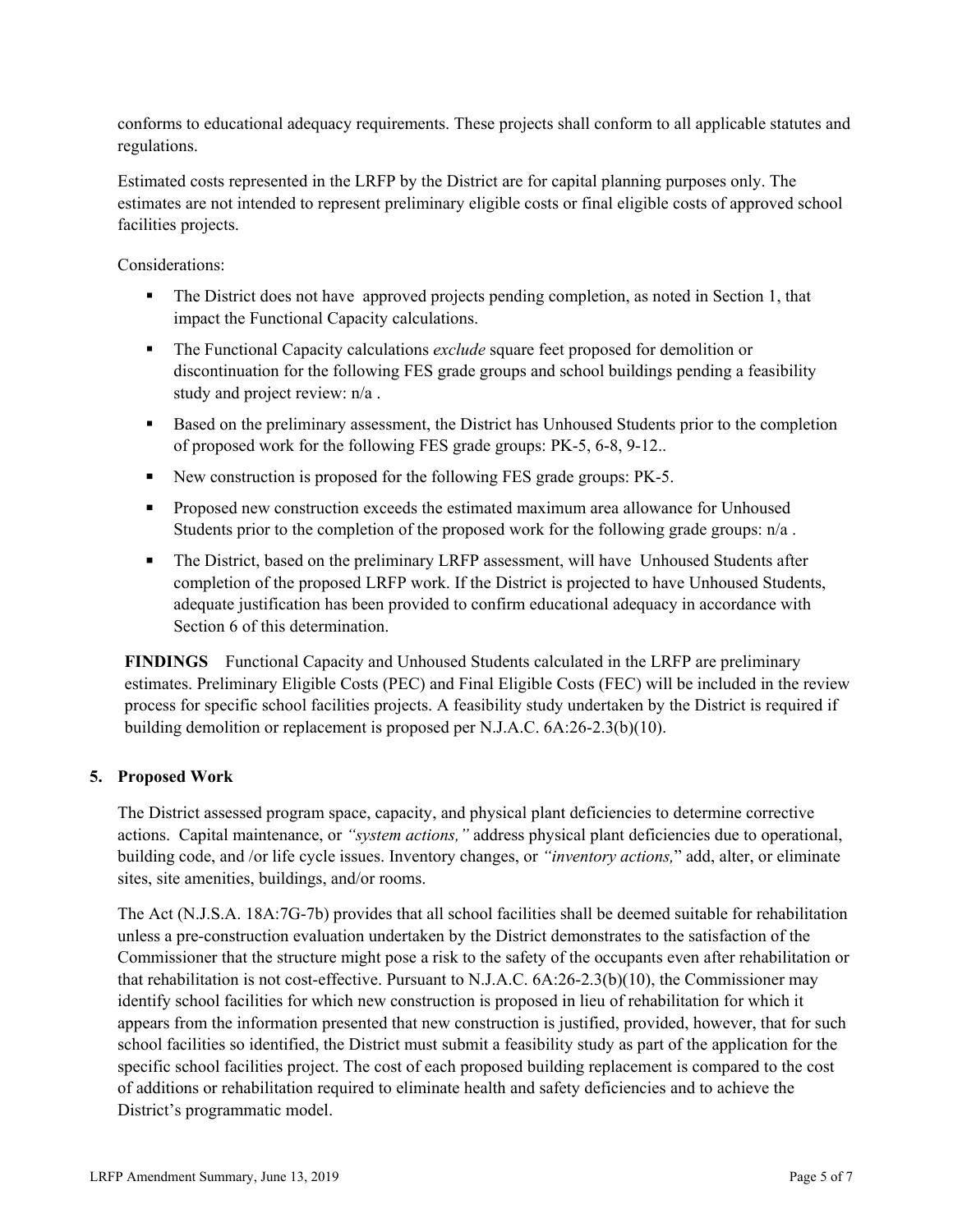Table 5 lists the scope of work proposed for each school based on the building(s) serving their student population. Detailed information can be found in the LRFP website reports titled *"School Asset Inventory," "LRFP Systems Actions Summary," and "LRFP Inventory Actions Summary."*

With the completion of the proposed work, the following schools are proposed to be eliminated: n/a; the following schools are proposed to be added: n/a.

| <b>Proposed Scope of Work</b>                                                                  | <b>Applicable Schools</b>     |
|------------------------------------------------------------------------------------------------|-------------------------------|
| Renovation only (no new construction)                                                          |                               |
| System actions only (no inventory actions)                                                     | Lincoln Middle School (060)   |
| Existing inventory actions only (no systems actions)                                           |                               |
| Systems and inventory changes                                                                  | Dunellen High School (040)    |
| <b>New construction</b>                                                                        |                               |
| Building addition only (no systems or existing inventory actions)                              |                               |
| Renovation and building addition (system, existing inventory,<br>and new construction actions) | Faber Elementary School (050) |
| New building on existing site                                                                  | n/a                           |
| New building on new or expanded site                                                           | n/a                           |
| Site and building disposal (in addition to above scopes)                                       |                               |
| Partial building demolition                                                                    | n/a                           |
| Whole building demolition                                                                      | n/a                           |
| Site and building disposal or discontinuation of use                                           | n/a                           |

**Table 5. School Building Scope of Work**

**FINDINGS** The Department has determined that the proposed work is adequate for approval of the District's LRFP amendment. However, Department approval of proposed work in the LRFP does not imply the District may proceed with a school facilities project. The District must submit individual project applications with cost estimates for Department project approval. Both school facilities project approval and other capital project review require consistency with the District's approved LRFP.

# **6. Proposed Room Inventories and the Facilities Efficiency Standards**

The District's proposed school buildings were evaluated to assess general educational adequacy in terms of compliance with the FES area allowance pursuant to N.J.A.C. 6A:26-2.2 and 2.3.

District schools are not proposed to provide less square feet per student than the FES after the completion of proposed work as indicated in Table 5.

**FINDINGS** The Department has determined that the District's proposed room inventories are adequate for LRFP approval. If school(s) are proposed to provide less square feet per student than the FES area allowance, the District has provided justification indicating that the educational adequacy of the facility will not be adversely affected and has been granted an FES waiver by the Department pending project submission and review. This determination does not include an assessment of eligible square feet for State support, which will be determined at the time an application for a specific school facilities project is submitted to the Department. The Department will also confirm that a proposed school facilities project